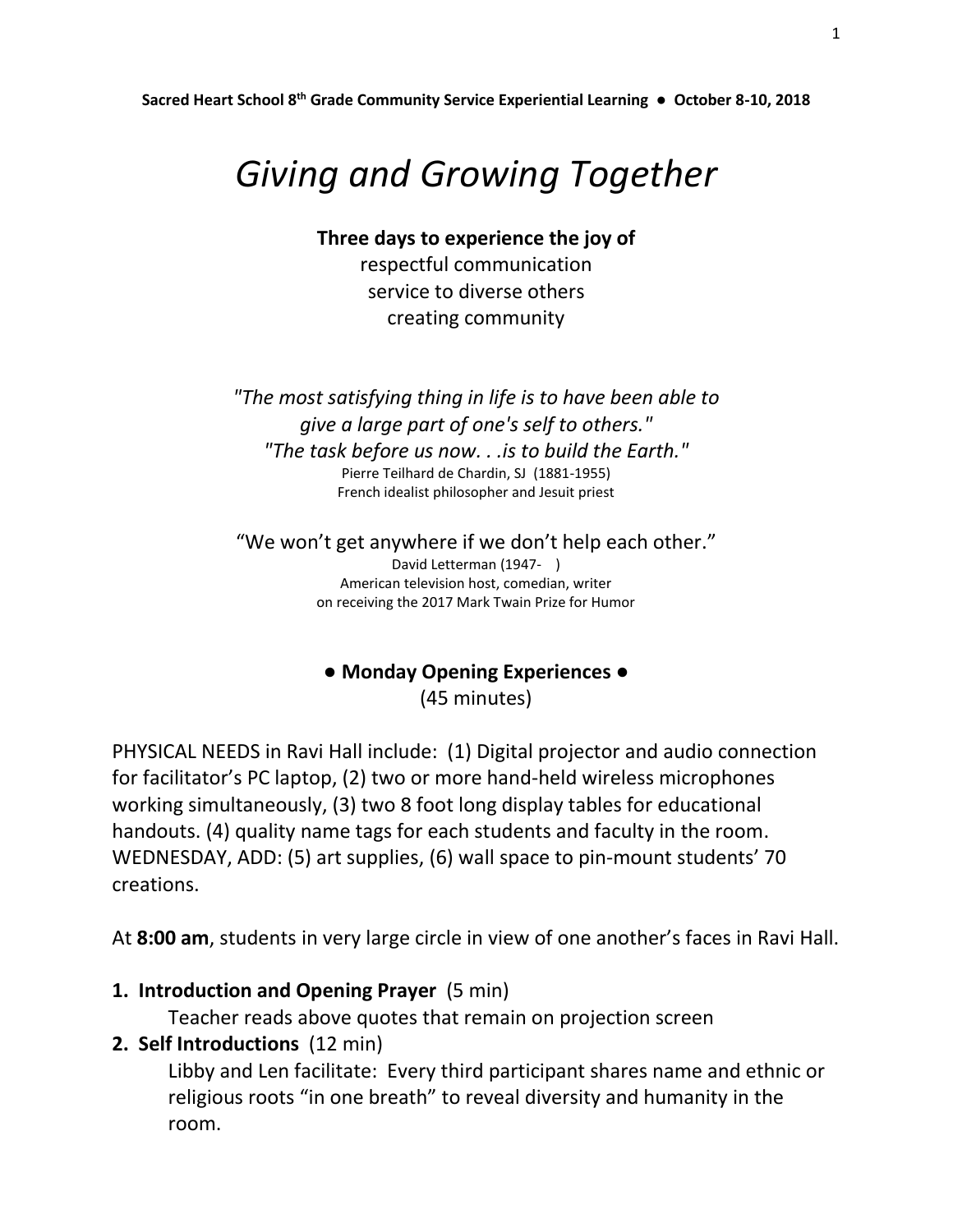#### **3. Communication and Listening** (4 min)

"The next days you will be with new people to serve and to learn, especially by entering into Dialogue, with its special quality of **listening-to-learn**." Dialogue is distinctive from Conversation, Discussion, and Debate. (Graphic on screen)

**4. Remember Being Served** (7 min)

In dyads, share: "What was an unexpected, unsolicited act of kindness toward you that you will never forget?"

**5. Whole Group Assimilation** (15 min)

In dyads, for everyone to learn: "What did you remember? What did you two experience together?"

### **6. Prepare to Leave for Community Service Experience**

Teacher facilitates

#### **● Tuesday Community Service Experiences ●**

#### **● Wednesday Experiences ●**

 $(9:00 - 2:30)$ 

Students in very large circle in view of one another's faces

- **9:00 Introduction and Opening Video-Prayer** (5 min) View 3-min video: *The Wombat (All is One)* - <https://youtu.be/GqJUeRltxs8> Len: Re-read above quotes that remain on the projection screen
- **9:05 Communication and Listening Review** (4 min) Libby and Len facilitate: "Today we all get to hear and learn from one another's experiences of service to others, as we continue in communication called Dialogue that gives a voice and ears to everyone – excluding no one – to strengthen schools and families, and create community. In a few minutes all of us will assimilate our service experiences by communicating in Dialogue, with its special quality of **listening-to-learn**." Review how Dialogue is distinctive from Conversation, Discussion, and Debate. (Graphic on screen)
- **9:10 Remember Days of Service** (18 minutes 8 min for each in dyad) In dyads, share: "What moment, person, or experience touch you, had personal meaning for you? What moment or memory have you not forgotten?" (Timed: Each person speaks for 4 minutes, then the listener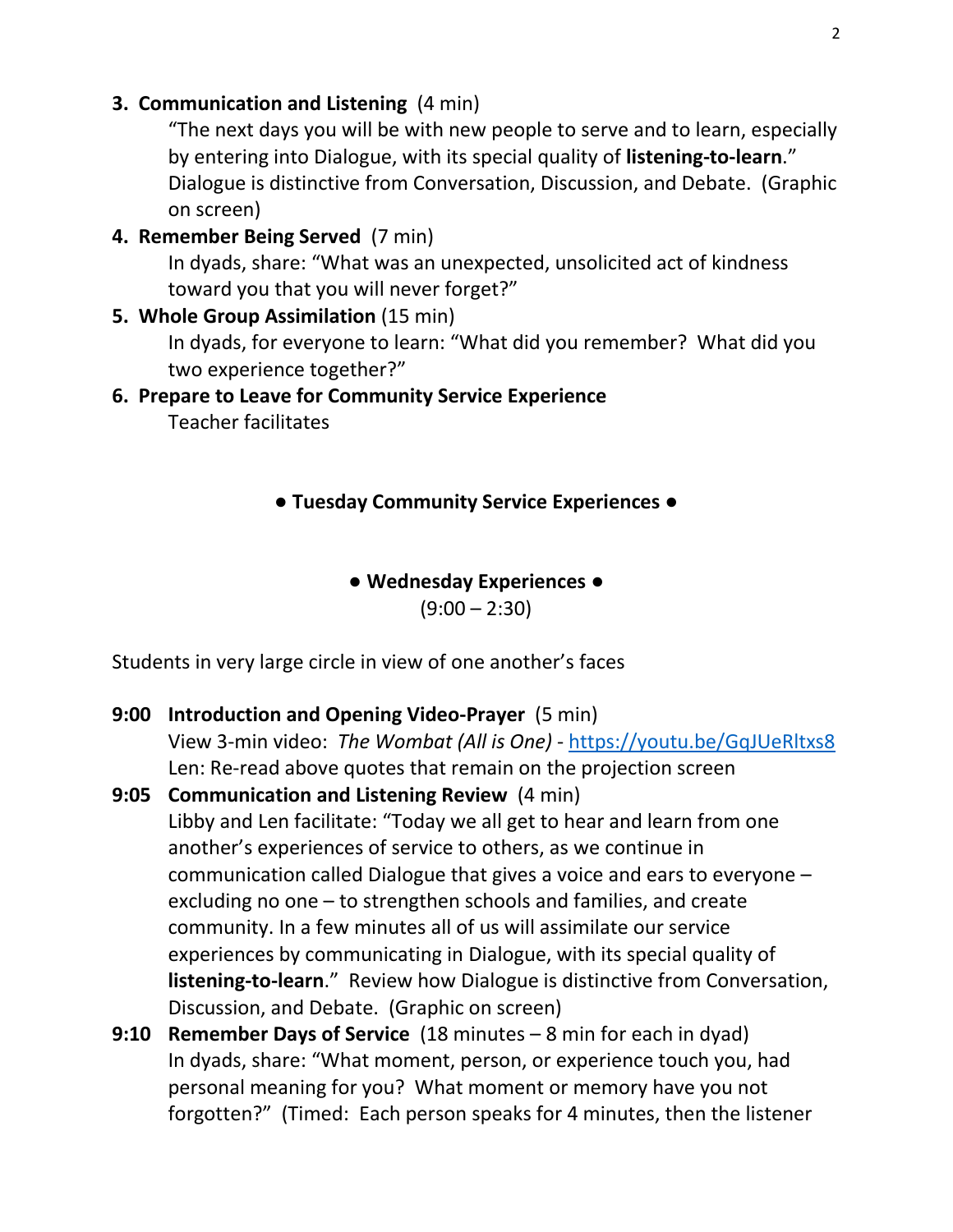inquires for 4 minutes. Then after 8 minutes, the Speaker becomes the Listener.)

## **9:30 Whole Group Assimilation** (30 minutes)

In dyads, for collective learning and appreciating one another: "What happened together? What did you share and hear? What did you two experience together?" (Possible facilitator open-ended questions: "What did you learn from your partner? What did you see about life that you hadn't thought about before? What was it like to listen, to be listened to?"

## **10:00 Remembering with Art** (30 minutes)

Libby, Len, and Teachers facilitate: "By listening to one another, today we are collectively learning more than from only our own, individual experiences of Monday and Tuesday. Yet sometimes words alone do not fully communicate the power, beauty, importance of what we've experienced. So through the arts – for you maybe poetry, a gratitude tree, mandala, or symbol -- let's take another step to help each other appreciate an even fuller meaning of what happened during Monday and Tuesday, adding to what we've already shared this morning." (Teacher-team distribute prepared art supplies, perhaps into 10 circles of 7 students)

## **10:40 Students Place Artwork on Wall** (10 minutes)

## **10:50 Share Meaning of Artwork** (30 minutes)

Len and Libby facilitate, while students stand by their artwork to describe its meaning for them.

#### **11:20 Restrooms and Retrieve Box Lunches** (10 minutes) **11:30 Lunch Together in Ravi or on Library Lawn** (45 minutes)

#### *"A story is the shortest distance between people."* Pat Speight

*"A potential friend is one whose story I have not heard."* Amy Jobin OR *"An enemy is one whose story we have not heard."*

#### Ms. Gene Knudsen Hoffman

## **12:15 Sharing Our Personal Stories: Creating campus community** (45 minutes) Libby and Len facilitate: In Dialogue – listen-to-learn and sharing time - students in dyads share personal stories of their life experiences that